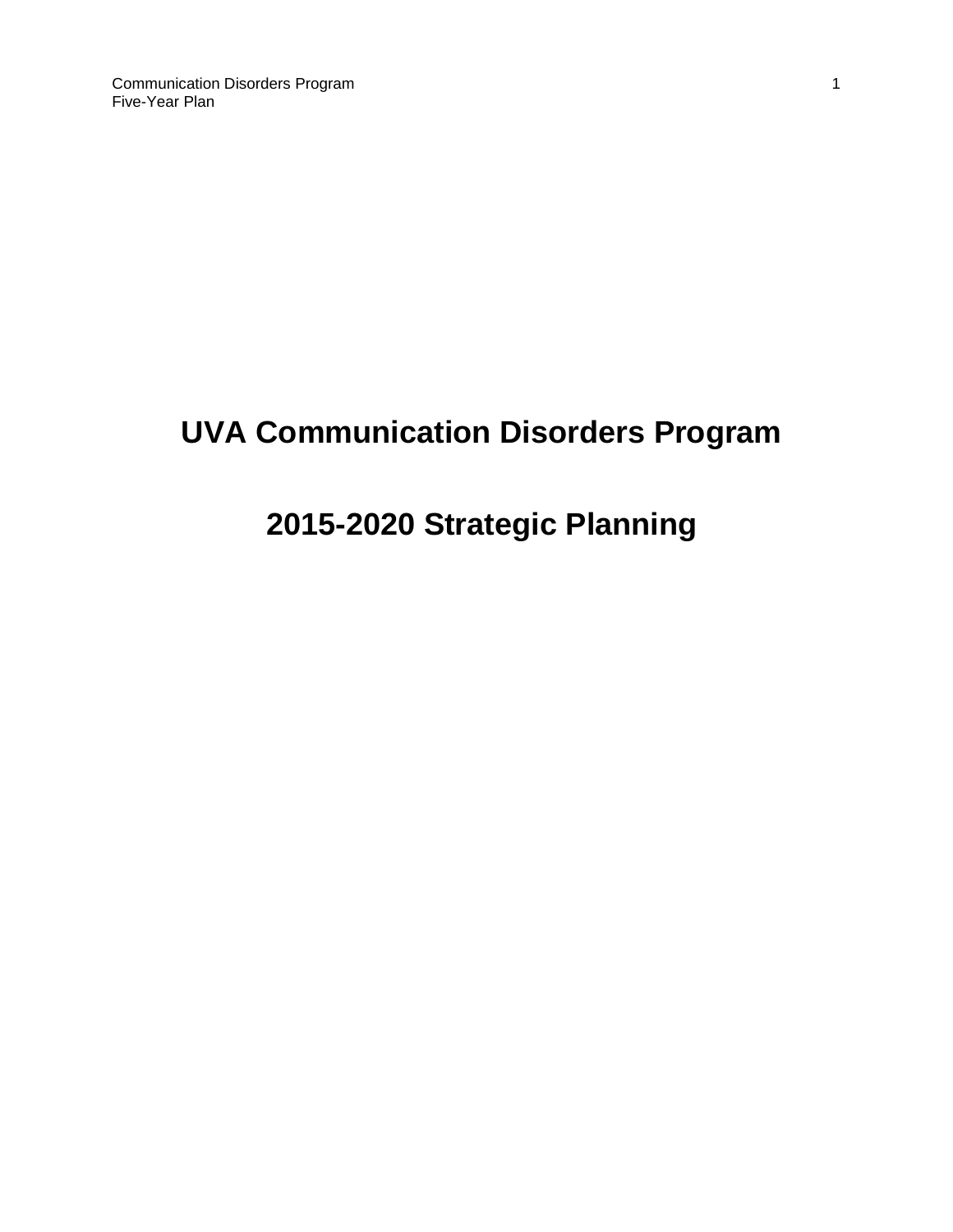# **Table of Contents**

| <b>SCJC</b>                 |    |
|-----------------------------|----|
|                             |    |
|                             |    |
|                             |    |
|                             |    |
|                             |    |
| <b>Priorities and Goals</b> | 10 |
|                             |    |
|                             | 10 |
|                             |    |
|                             |    |
|                             | 11 |
|                             |    |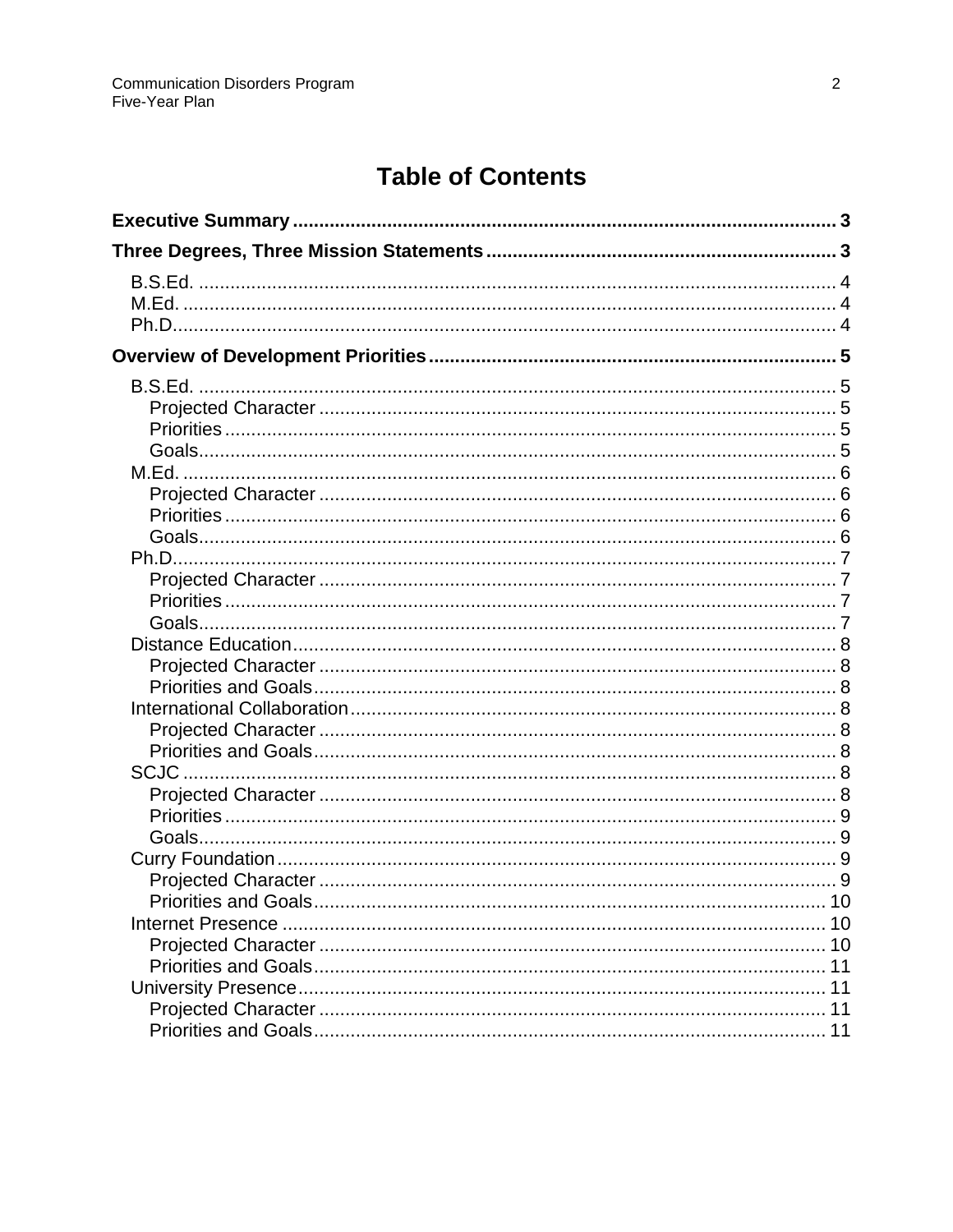## **Communication Disorders Program Planning for AY 2014-2015 Through AY 2019-2020**

## **Executive Summary**

<span id="page-2-0"></span>Now and looking forward, the core, or axis, of our Program identity is patient-oriented clinical research. This emphasis in clinical research manifests throughout each degree offering:

| Undergraduate  | Pre-professional introduction to clinical science and clinical<br>practice                         |
|----------------|----------------------------------------------------------------------------------------------------|
| <b>Masters</b> | Evidence-based clinical practice                                                                   |
| Doctoral       | Producing patient-oriented clinical research that directly<br>informs evidence-based practitioners |

The vertical integration of the degree/curricula around a single defining axis maximizes efficiency and cohesion. It guides/informs choices/decisions from day-to-day matters to strategic planning.

The Program is medium sized; it does not attempt to be all things to all people. Areas of topical emphasis/leadership are defined by faculty expertise and their research/service career focus. That said, the Program will (a) develop the emerging emphasis in ASD, and (b) add an emphasis in bilingual SLP (primarily Spanish).

<span id="page-2-1"></span>Looking forward, the Program generates revenues through course enrollments, research grants, service/teaching grants, and clinical practice. The Program is actively engaged in the University community, school systems, and VDOE. SCJC is a regional resource.

## **Three Degrees, Three Mission Statements**

This Five Year Plan is integrated with our (a) existing strategic plan, and (b) our plan for increasing undergraduate enrollments. Rather than re-hash those plans within the context of this planning document, those planning documents accompany and support this document.

For context, we begin with a reminder for Curry planners regarding our three mission statements – as background context, and the basis, for what follows. We are a mission focused and mission compliant organization. The following statements were selected strategically.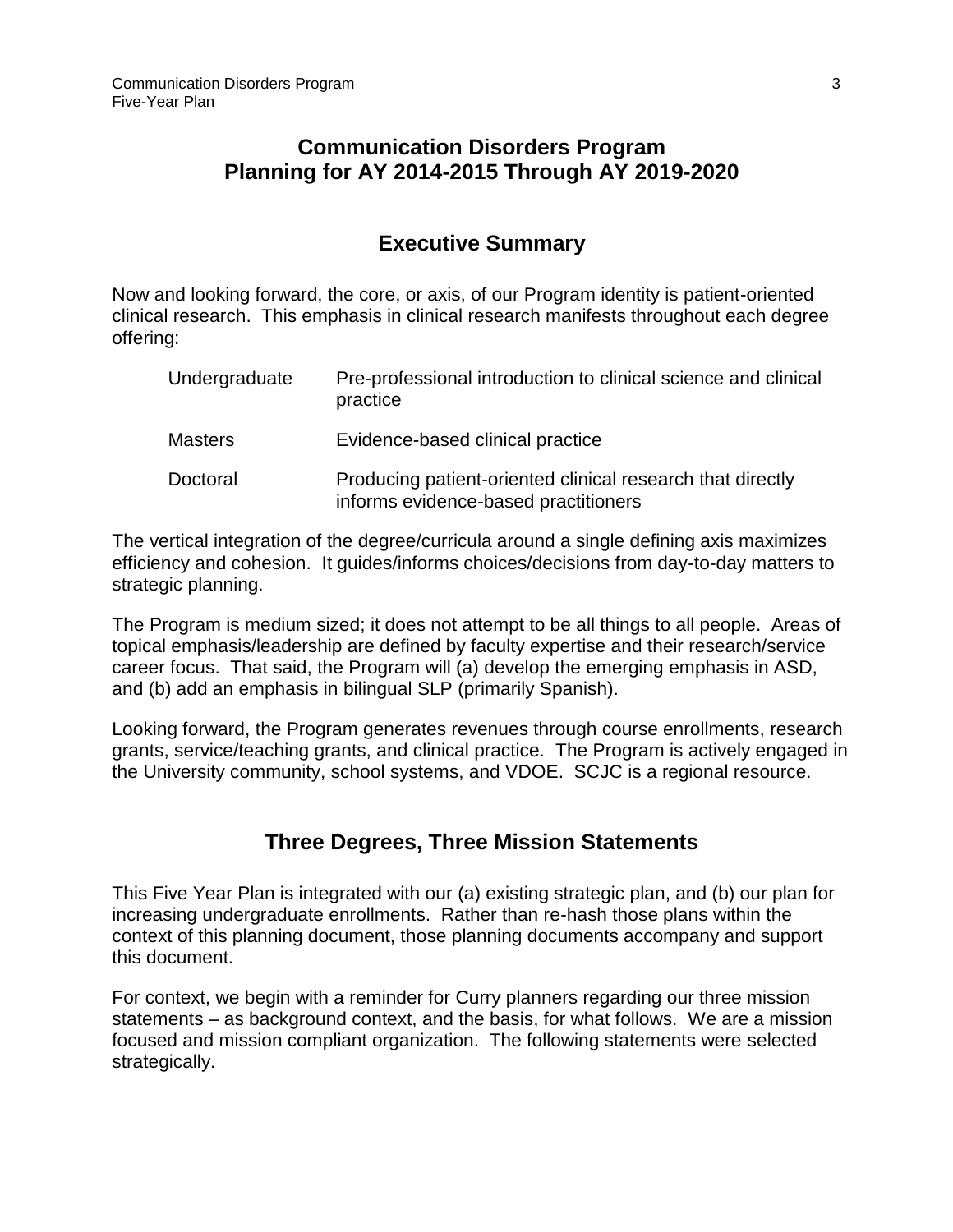## <span id="page-3-0"></span>**B.S.Ed.**

The undergraduate program in communication disorders at the University of Virginia (a) introduces students to the fields of speech-language pathology and audiology and (b) provides pre-professional learning experiences to prepare students for graduate studies by emphasizing math, biological and behavioral sciences, basic human communication sciences, and critical thinking.

*Integrated Character.* The focus of the undergraduate program is instilling an appreciation of practice-oriented clinical research as well as fundamental understandings of its utility and value for improving the lives of individuals with communication disorders through educational experiences that develop the fundamental skill set for successful graduate education.

## <span id="page-3-1"></span>**M.Ed.**

The graduate program in speech-language pathology at the University of Virginia provides academic and clinical instruction for establishing the knowledge and skill base necessary for (a) completing the Masters degree, (b) becoming a credentialed speechlanguage pathologist, and (c) practicing speech-language pathology in an entry level position. That knowledge and skill base conforms to the scope of practice as defined by the American Speech Language Hearing Association.

*Integrated Character*. The focus of the masters program is applying the products of practice-oriented clinical research in developing clinical expertise, as well as understandings of client values, for providing best clinical practices to individuals with communication disorders, their families, teachers, and caregivers with the ultimate goal of preparing graduates for successful entry into the professional marketplace.

## <span id="page-3-2"></span>**Ph.D.**

The Ph.D. program in speech-language pathology at the University of Virginia provides research, teaching, and professional-service experiences to establish the skill sets necessary for a successful career as a scientist, scholar, and teacher. The fundamental essence of the program is graduating independent researchers capable of producing original and important scholarly works through disciplinary and interdisciplinary practiceoriented clinical research.

*Integrated Character*. The focus of the doctoral program is producing original scholarship and scientific understandings through practice-oriented clinical research within a curriculum dedicated to preparing graduates for careers as independent scientists.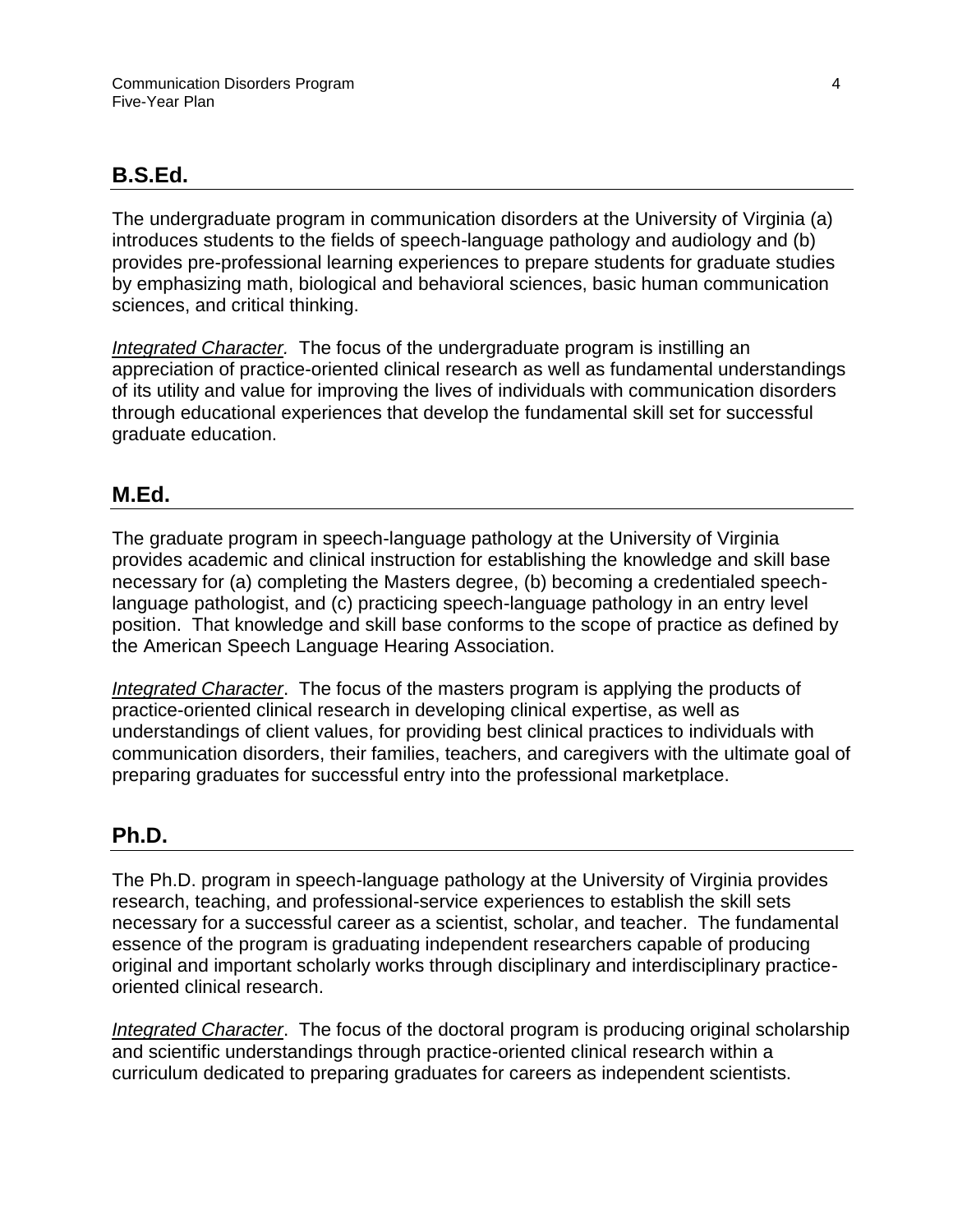# **Overview of Development Priorities**

## <span id="page-4-1"></span><span id="page-4-0"></span>**B.S.Ed.**

#### <span id="page-4-2"></span>**Projected Character**

The undergraduate program admits cohorts of 50 or more students each year. Our pre-professional courses are recognized as fulfilling General Studies (GS) requirements throughout the University. As a result, class sizes exceed 50 (admitted students plus the students taking courses for GS credits).

In addition, two large capacity courses (each satisfying GS requirements) constitute a prominent profile in the undergraduate community across Grounds.

- 1. Sign Language
- 2. Survey of Communication Disorders

A third course, moderately sized, will also be added to the undergraduate curriculum: Psycholinguistics. This course could also fulfill a GS requirement (to open a larger market).

Required and elective courses in the undergraduate curriculum emphasize critical-thinking/decision-analysis, science, and clinical observations. Students recognize the degree as a successful means leading to clinical degrees as well as a solid marketable degree in other areas. Classes emphasize hands-on experiential learning and participation in research processes.

The student body continues, and develops, as a racially, ethnically, and linguistically diverse community.

#### <span id="page-4-3"></span>**Priorities**

The Bachelor degree is a high priority for development.

#### <span id="page-4-4"></span>**Goals**

1. Faculty members have established a comprehensive plan for increasing enrollments and FTE numbers. Rather than reiterate the detailed plan here, it accompanies this document. In summary terms, the Program is growing the undergrad program in a staged fashion with goals of (a) enhancing the curriculum, (b) increasing enrollments, and (c) increasing overall FTE numbers accruing directly to the Program and Curry. Within the planning window, the undergraduate program evolves to a direct-admit option – while retaining the two year admit option – admitting cohorts of 50 or more.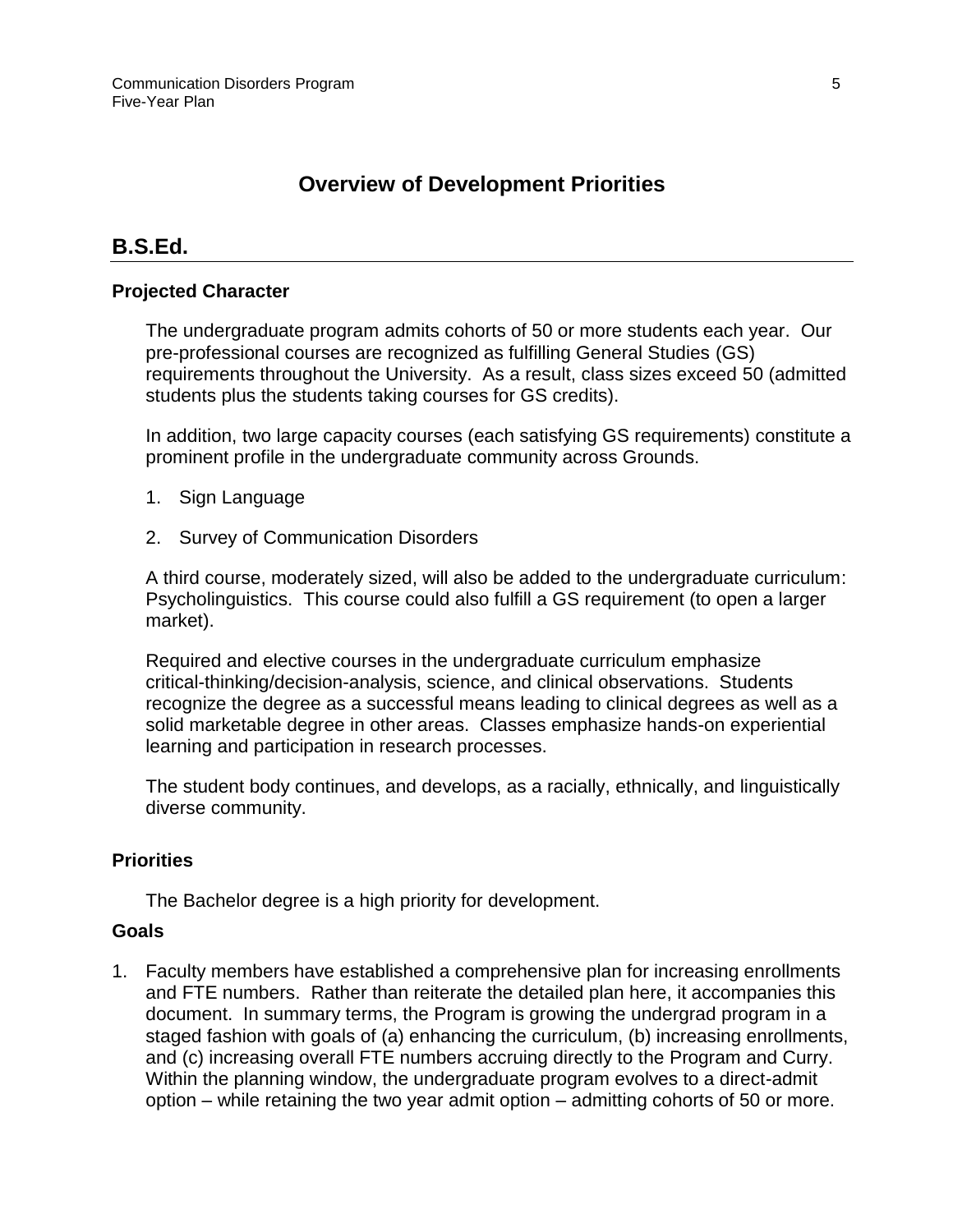2. Lighten present teaching and service loads to increase creative capacity for expanding the undergrad curriculum.

## <span id="page-5-0"></span>**M.Ed.**

#### <span id="page-5-1"></span>**Projected Character**

The masters program continues to graduate clinical professionals fully prepared for the workplace. The masters program is enhanced through building an additional identity as a leader in bilingual (primarily Spanish/English) clinical services as well as the academic and clinical preparation of those students seeking a career as a bilingual SLP.

The degree completion rate remains at 99%, the job-placement rate remains at 100%, the Praxis pass rate remains at 100%. The student body continues, and develops, as a racially, ethnically, and linguistically diverse community.

#### <span id="page-5-2"></span>**Priorities**

Enhancing the uniqueness of our clinical degree (clinical education) and expanding the SCJC clientele (clinical services) through an emphasis in bilingual (primarily Spanish-English) SLP is a focused initiative. A bilingual Clinical Instructor has high priority,

Otherwise, the Masters degree program is well developed. Enhancements, active management, and compliance with accreditation standards will occur as a matter of course. However, fundamental and pronounced growth is not assigned high priority.

In response to the new teaching load policy, faculty have eliminated a course and reduced others from 3 to 2 credit hours. As a result, large curricular changes are not anticipated.

#### <span id="page-5-3"></span>**Goals**

Three initiatives are planned.

- 1. From a pedagogy perspective, courses will emphasize hands-on learning experiences and practical demonstrations reflecting current clinical practices in a modern workplace, by all faculty members.
- 2. The Program will develop a bilingual Speech-Language Pathology (primarily Spanish-English) identity. Increasingly, Spanish speaking students are coming into the program and looking for instruction in leveraging their skills in the market place. Also, a substantial Spanish speaking clientele in the SCJC is a real prospect.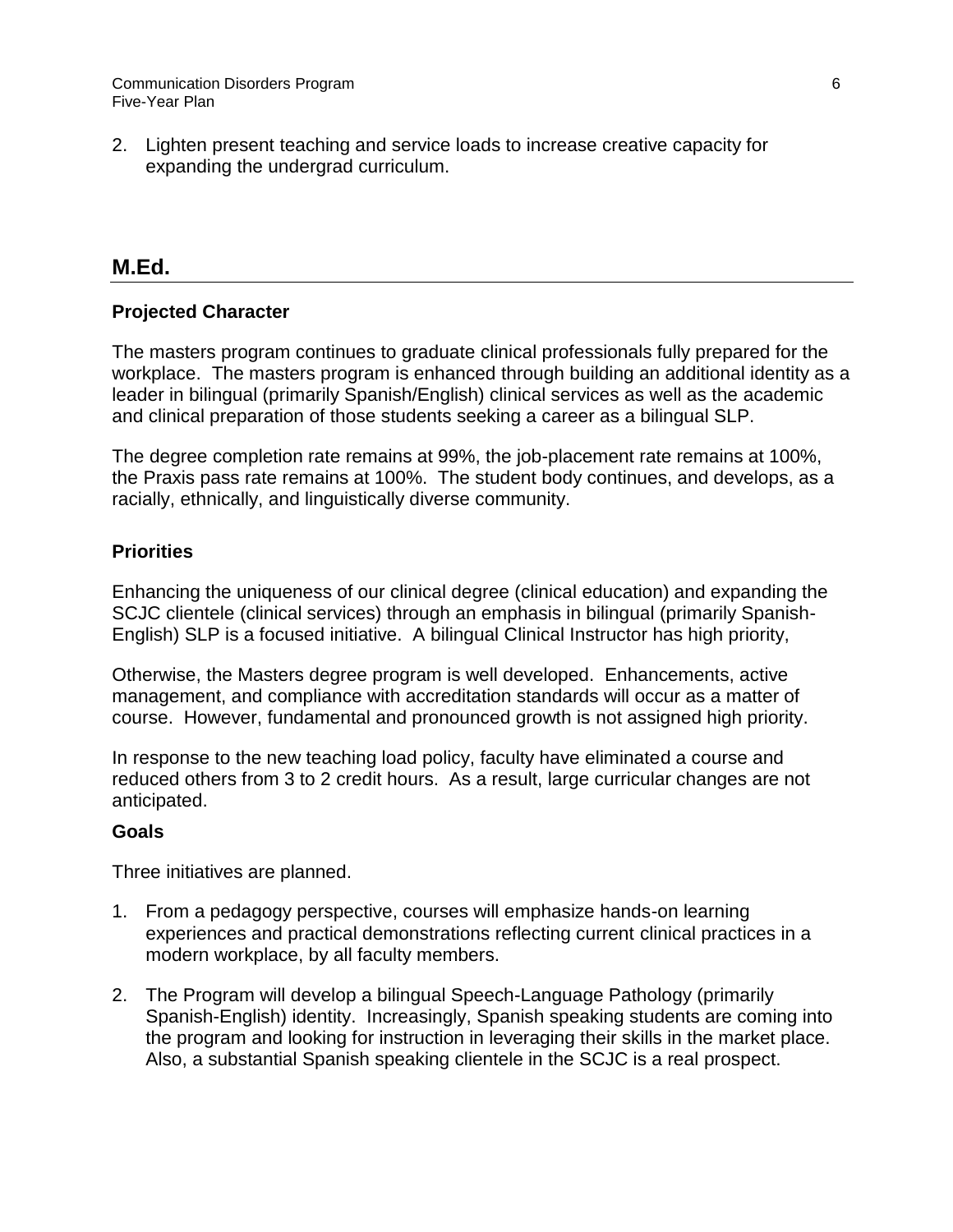3. The third initiative is well underway. Through Loncke, the Program will continue to develop (a) our international teaching, research, faculty and student exchanges, in Ghent and Nijmegan; and (b) distance education offerings at the pre-professional level.

# <span id="page-6-0"></span>**Ph.D.**

## <span id="page-6-1"></span>**Projected Character**

The Ph.D. program emphasizes patient-oriented clinical research. That is, faculty and doctoral students produce research that directly informs evidence-based practitioners. Researching faculty carry 1-2 doctoral students.

## <span id="page-6-2"></span>**Priorities**

Faculty members have assigned high priority to the development of the doctoral program. The organizational structure for governance policies and practices is in place.

## <span id="page-6-3"></span>**Goals**

- 1. Within two years, researching faculty will each mentor 1 full-time doctoral student.
- 2. Within five years, researching faculty will each mentor 1-2 full-time doctoral students. Initially, funding for these students will come from Curry and University sources. Eventually, the funding source will include extramural support.
- 3. Establish external funding through research grants
- 4. Increase the number of doctoral students with competitive funding
- 5. In addition to their research apprenticeship, doctoral students will play a key role as teaching assistants supporting the bachelors and masters curricula.
- 6. The Program will broaden a mutually beneficial relationship with Dr. McGuinty.
- 7. Establish better connections with school systems for conducting research [underway]
- 8. Work closely with the Foundation seeking funds for planned development. [underway]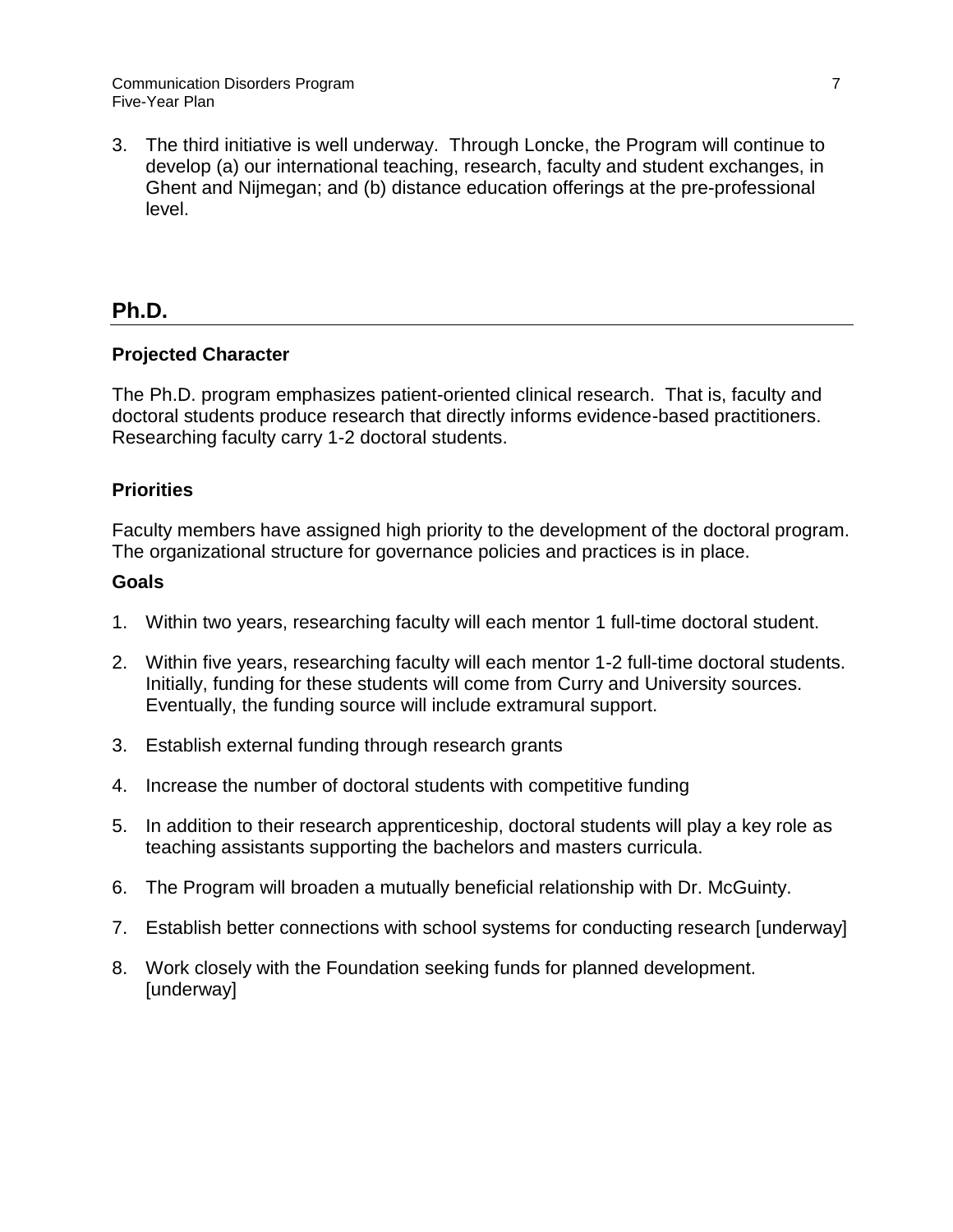## <span id="page-7-0"></span>**Distance Education**

#### <span id="page-7-1"></span>**Projected Character**

The Program is selective in a developing only two distance-education initiatives. Within this planning window, the Program will continue and expand Loncke's COFU initiative to move our pre-professional to DE platforms and format. Once that stage is completed, we may capitalize on the products and open the enrollments (that is, move beyond a system open only to the COFU principles). The practicality/desirability of that decision is yet to be made. No decision necessitating a CAA Change of Status application is anticipated.

The second initiative is serving the continuing-education professional-development market. That is, not offering degree related courses, but market driven distanced professional-development products. We are not yet committed to this project as, frankly, it hinges on personnel and staffing. We contemplate nonetheless.

#### <span id="page-7-2"></span>**Priorities and Goals**

- 1. Design a carefully selected presence/offerings in the distance education market.
- 2. Advance the current COFU supported DE project with a view to PD course offerings.
- <span id="page-7-3"></span>3. Perhaps enter the CE marketplace

## **International Collaboration**

#### <span id="page-7-4"></span>**Projected Character**

The Program will continue to develop Loncke's COFU supported initiative with our university partners: University College Ghent, Université Lille 3, and Radboud University. The exchange of faculty members will continue as well as participation of UVA undergrads in collaborative research projects through the Study Abroad Program.

#### <span id="page-7-5"></span>**Priorities and Goals**

<span id="page-7-6"></span>1. Secure external funding sources.

## **SCJC**

#### <span id="page-7-7"></span>**Projected Character**

Speech-Language Pathology and Audiology services in the SCJC continue to expand, both within the building and through contracts with Off-Grounds sites. In particular, the pediatric clientele continues as a prominent aspect of our SCJC services, and services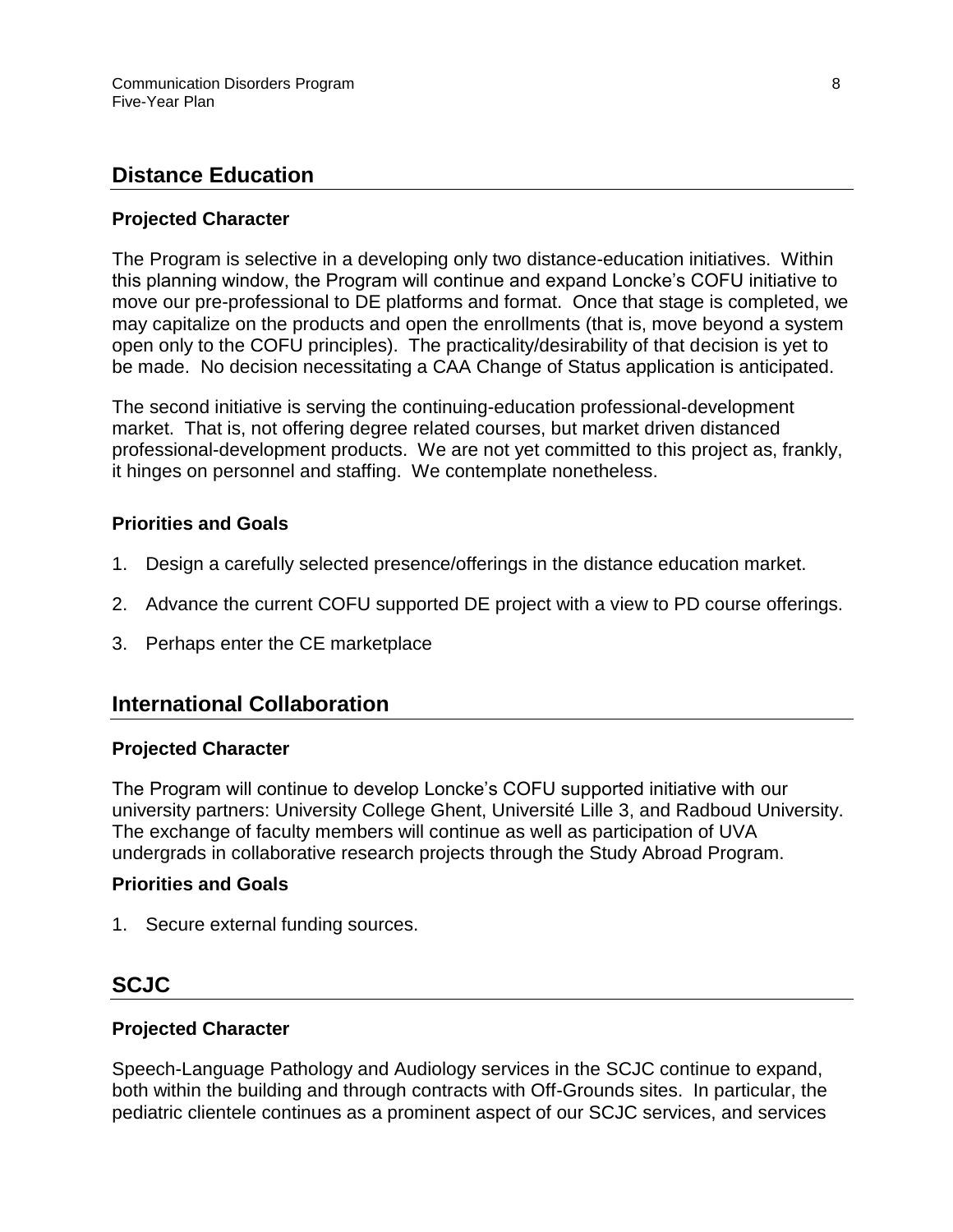for adult clients increase. The object continues to be providing masters students with many and varied clinical experiences.

Clinical services for clients-with-English-as-a-second-language increase for all ages. Integrated services with SCJC colleagues remains an important feature of SCJC services.

SLP and the SCJC become much more broadly recognized through the University and regional communities. As a non-billable lost leader, SCJC offers a series of communityoutreach community-service consumer-oriented evening information sessions. SCJC personnel partner with service providers elsewhere in the university and in Charlottesville to host regular informational sessions, e.g., parents who want to now if their child is stuttering, spouses who want to support their dementing partner, free hearing testing and what you need to know about you suspected hearing loss, managing an autistic child, come talk to a \_\_\_\_\_ expert and ask questions, come talk to a panel of experts (doctor, nurse practitioner, PT, OT, SLP, AUD, reading specialist) to ask questions, and so forth. Investing in promotion would be key to success as would partnerships with other providers (e.g., Alzheimer's Association, Kluge personnel, and so forth), with the expectation of increased referrals for services over the longer run.

## <span id="page-8-0"></span>**Priorities**

Developing SCJC traffic and opening new markets for SCJC services is assigned high priority.

Obtaining a service grant to support new (possibly outreach) services supported through financial aid has high priority.

## <span id="page-8-1"></span>**Goals**

- 1. Obtain at least one service/teaching grant
- 2. Increase all clinical populations, but especially, adult populations.
- 3. Work closely with the Foundation seeking funds for planned development. **[underway]**

# <span id="page-8-2"></span>**Curry Foundation**

## <span id="page-8-3"></span>**Projected Character**

The Program continues to work closely with the Foundation. Our relationship has been developing and deepening. In particular, Jay Jackson has been proactive in our developing relationship. For instance, we've provided the Foundation a listing of gift priorities ranging from \$5 to \$2M and greater; that list has been passed on to development officers. Recently, an 'ask' e-mail went out to our newsletter mailing list.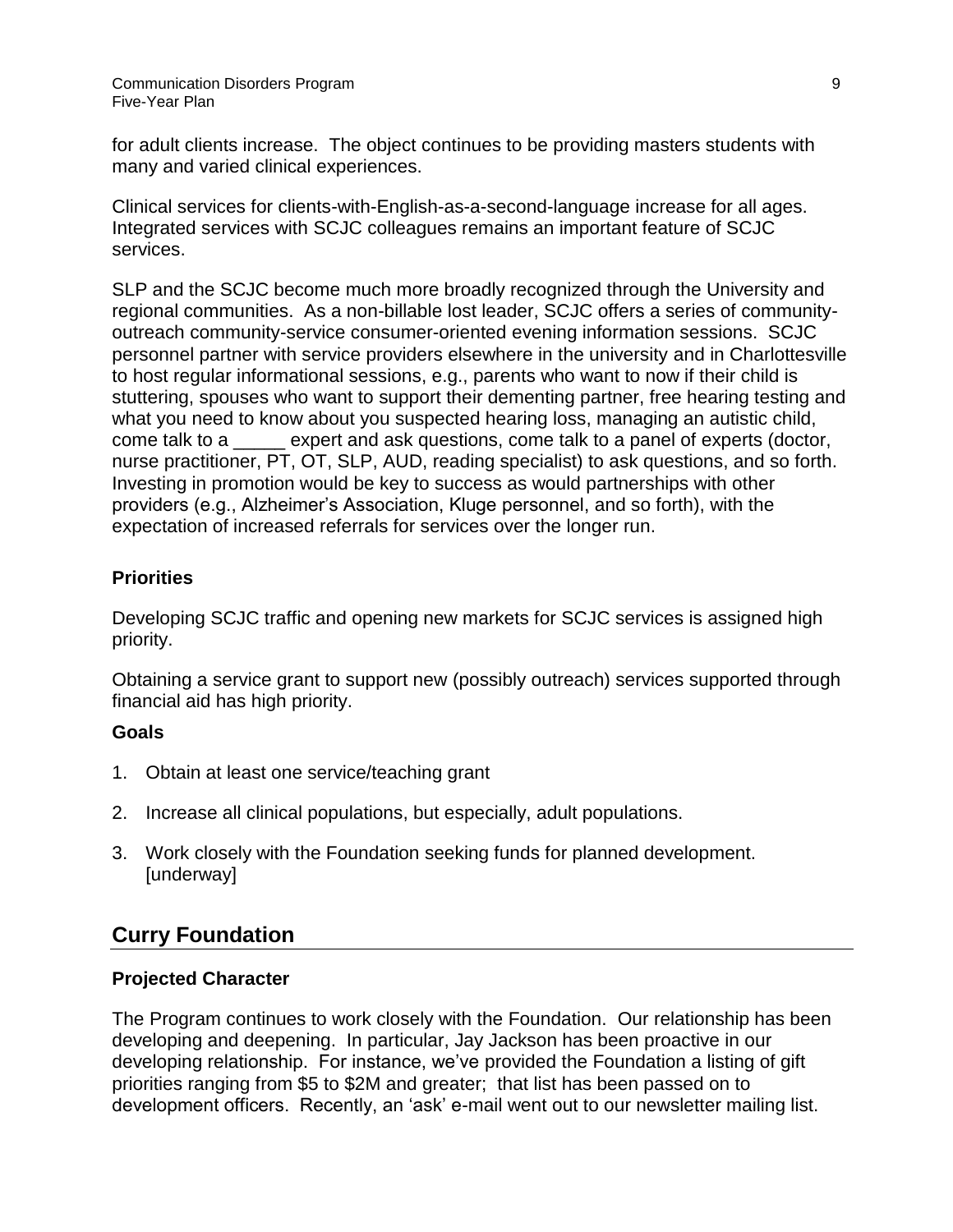Our intent is to work closely supporting the Foundation in their efforts to support us.

## <span id="page-9-0"></span>**Priorities and Goals**

- 1. Updating and further developing our need/wants list, for the Foundation to reflect Program goals and aspirations.
- 2. Further develop our relationship with the Foundation all the while integrating our relationship with the Communications Office.
- 3. Developing and deepening our relationships with alums
- 4. Developing and broadening relationships between present and prospective students (recruiting). The key resource here is our award winning NSSLHA chapter. The strategy here is to approach, and relate to, prospective students through our current students. The object is to build dynamically integrated linkages between prospective students and current students and alums.

## <span id="page-9-1"></span>**Internet Presence**

## <span id="page-9-2"></span>**Projected Character**

The media establishing the profile and identity of the Program in an electronic sense will be Facebook and our webpages. Our Facebook purpose, identity, presentation was fashion after M. Golden's 2010 book titled *Social Media Strategies for Professionals and Their Firms*. Robey is the FB administrator and final arbiter of content. That said, the presentation of self is a page for undergrad and masters students, by students. Our page, *Speech-Language Pathology at UVA*, has been in existence roughly 6 weeks and has over 6,500 views, and more than 150 active users.

The primary purpose of the FB page is …

- 1. Connect with undergrads and get them to meet-and-greet events with current students and faculty
- 2. Lead students to curry.virginia.edu/spa/major (see next)

The lesson learned here is that students don't look for information through search engines, they primarily explore/discover through FB. For now, we see costs and not much added value by expanding to other social media applications.

The Program developed an undergraduate recruitment page:

curry.virginia.edu/spa/major . The page describes what Speech-Language Pathologists and Audiologists do, where they work, what the job market looks like, and salary expectations. It also contains video testimonials of working SLPs, Audiologists, and UVA 4<sup>th</sup>-year students. It is link-rich and includes links to the Curry application site.